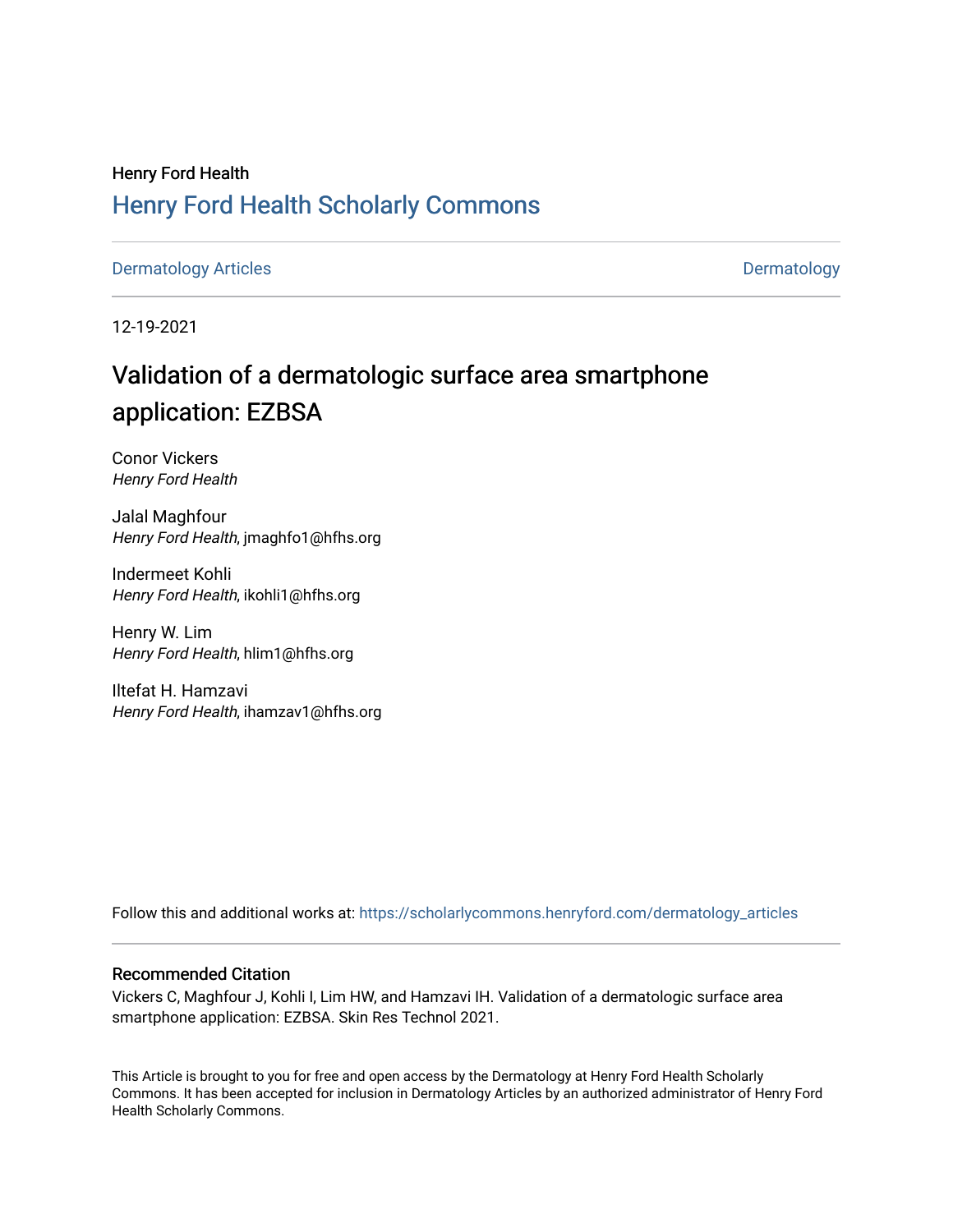DOI: 10.1111/srt.13118

### **LETTER**

Check for updates

## WILEY

# **Validation of a dermatologic surface area smartphone application: EZBSA**

To the Editor:

Precise assessment of the surface area involvement of vitiligo as well as other dermatologic conditions is an important part of clinical research and treatment. Surface area measurements of vitiligo can reveal clinically significant changes that can affect management of patients. Previously investigated reports have demonstrated the validity of computer-based software programs in the measurement of vitiligo-affected surface area and studies investigating the variability in measuring the three-dimensional nature of skin lesions.<sup>[1,2](#page-3-0)</sup> In this study, we sought to evaluate the accuracy and reliability of a novel technique, using a smartphone application (SA): EZBSA, in measuring body surface area.

Using EZBSA, images were obtained of 10 different shapes of known dimensions from a short distance (10 cm) and a farther distance (30 cm)

by placing the shape on both a flat surface and on the forearm (Figure 1A,B). When placed on the forearm, the shapes were flushed to the natural curvature of the skin (Figure 1B). Three of the 10 shapes were chosen to have well-defined geometry (square, circle, triangle), and the remaining seven had abstract shapes with width ranging from 2 to 7 cm. The abstract shapes were chosen to simulate skin lesions. Surface area measurements were made with both EZBSA app and ImageJ software (Table [1\)](#page-2-0). Pearson correlation analysis was used to evaluate the agreement between the measurements. In addition, the paired *t*-test was performed to evaluate an upward or downward shift in the measured areas as detected by the EZBSA app compared to that by imageJ software. A statistically significant (*p* < 0.001) Pearson correlation coefficient was found between the EZBSA app- and imageJ-measured surface areas from the images acquired at 10 cm (0.995) and 30 cm (0.981)



**FIGURE 1** Representation of experimental setup for near and far distances for (A) flat and (B) contoured surfaces using abstract shape 7 as an example

### © 2021 John Wiley & Sons A/S. Published by John Wiley & Sons Ltd.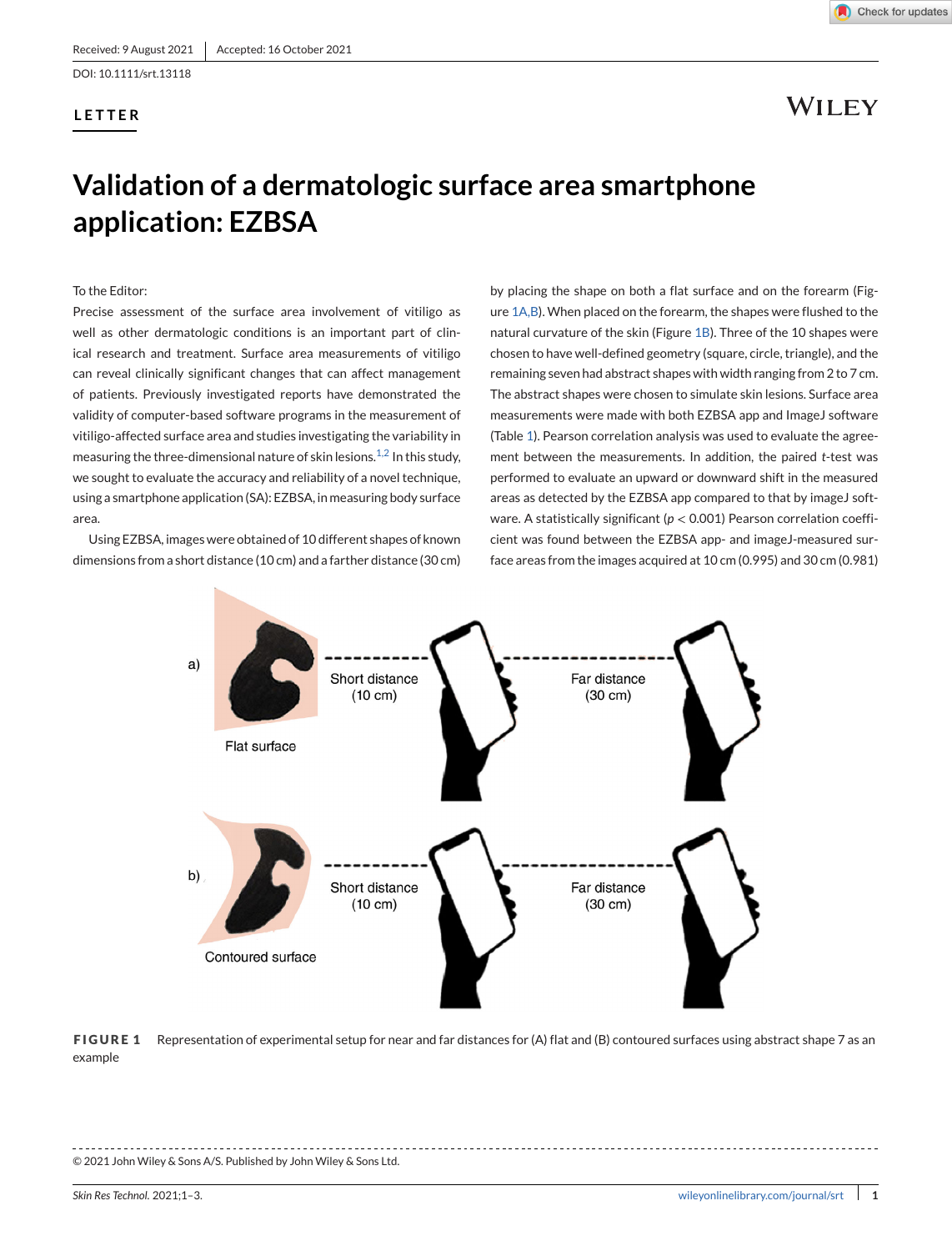## <span id="page-2-0"></span>**2** WILEY WERE ET AL. **TABLE 1** Assessment of body surface area using EZBSA™ and ImageJ

|              |            | EZBSA $(cm2)$ |             | ImageJ $(cm2)$ |             | Geometric<br>calculation |
|--------------|------------|---------------|-------------|----------------|-------------|--------------------------|
| Surface      | Shape      | Near picture  | Far picture | Near picture   | Far picture |                          |
| Flat surface | Square     | 40.990        | 45.765      | 39.172         | 43.124      | 40.322                   |
|              | Circle     | 30.998        | 30.535      | 31.874         | 30.513      | 31.669                   |
|              | Triangle   | 21.023        | 19.096      | 20.559         | 21.794      | 20.161                   |
|              | Abstract 1 | 16.305        | 15.475      | 15.508         | 14.663      | $\overline{\phantom{a}}$ |
|              | Abstract 2 | 3.524         | 4.280       | 3.206          | 2.781       | $\overline{\phantom{m}}$ |
|              | Abstract 3 | 29.936        | 30.448      | 31.279         | 34.771      | $\overline{\phantom{0}}$ |
|              | Abstract 4 | 19.878        | 22.990      | 20.239         | 22.836      | $\overline{\phantom{m}}$ |
|              | Abstract 5 | 15.825        | 16.174      | 14.473         | 14.769      | $\overline{\phantom{a}}$ |
|              | Abstract 6 | 15.259        | 16.254      | 13.486         | 13.435      | $\overline{\phantom{a}}$ |
|              | Abstract 7 | 10.414        | 13.359      | 9.733          | 9.908       | $\qquad \qquad -$        |
| Forearm      | Square     | 39.580        | 38.162      | 30.521         | 40.871      | 40.322                   |
|              | Circle     | 27.275        | 29.329      | 26.296         | 27.698      | 31.669                   |
|              | Triangle   | 17.652        | 18.705      | 17.094         | 19.508      | 20.161                   |
|              | Abstract 1 | 13.577        | 15.767      | 12.732         | 15.785      | $\overline{\phantom{0}}$ |
|              | Abstract 2 | 2.758         | 3.388       | 2.773          | 3.260       | $\overline{\phantom{a}}$ |
|              | Abstract 3 | 30.806        | 30.806      | 30.488         | 31.267      | -                        |
|              | Abstract 4 | 17.295        | 20.534      | 18.670         | 19.024      | $\overline{\phantom{0}}$ |
|              | Abstract 5 | 15.024        | 16.034      | 15.150         | 15.404      | -                        |
|              | Abstract 6 | 14.408        | 13.416      | 13.848         | 13.609      |                          |
|              | Abstract 7 | 9.940         | 8.831       | 8.595          | 9.786       | $\overline{\phantom{m}}$ |

**TABLE 2** Surface area measurement results for EZBSA™ smartphone application and imageJ software, at near (10 cm) and far (30 cm) distances on flat and forearm surfaces

| <b>Correlation</b>                    | <b>Pearson correlation</b><br>coefficient                | p-Value |
|---------------------------------------|----------------------------------------------------------|---------|
| EZBSA app vs. ImageJ: near distance   | $0.995*$                                                 | < 0.001 |
| EZBSA app vs. ImageJ: far distance    | $0.981*$                                                 | < 0.001 |
| EZBSA app near image vs. far distance | $0.985*$                                                 | < 0.001 |
| ImageJ near image vs. far distance    | $0.993*$                                                 | < 0.001 |
| Paired t-test                         | Mean $\pm$ SEM                                           | p-Value |
| EZBSA app vs. ImageJ: near distance   | App: $20.42 \pm 3.46$<br>ImageJ: $19.95 \pm 3.52$        | >0.05   |
| EZBSA app vs. ImageJ: far distance    | App: $21.44 \pm 3.67$<br>ImageJ: $20.86 \pm 3.89$        | >0.05   |
| EZBSA app near image vs. far distance | Near: $20.42 \pm 3.46$<br>Far: $21.44 \pm 3.67$          | >0.05   |
| ImageJ near image vs. far image       | Near: $19.95 \pm 3.52$<br>Far: $20.86 \pm 3.89$          | >0.05   |
| EZBSA app near flat vs. contoured     | Flat/2D: $20.42 \pm 3.46$<br>Contoured: $18.83 \pm 3.41$ | < 0.05  |
| EZBSA app far flat vs. contoured      | Flat/2D: $21.44 \pm 3.67$<br>Contoured: $19.49 \pm 3.35$ | < 0.05  |

The asterisk indicates statistical significance.